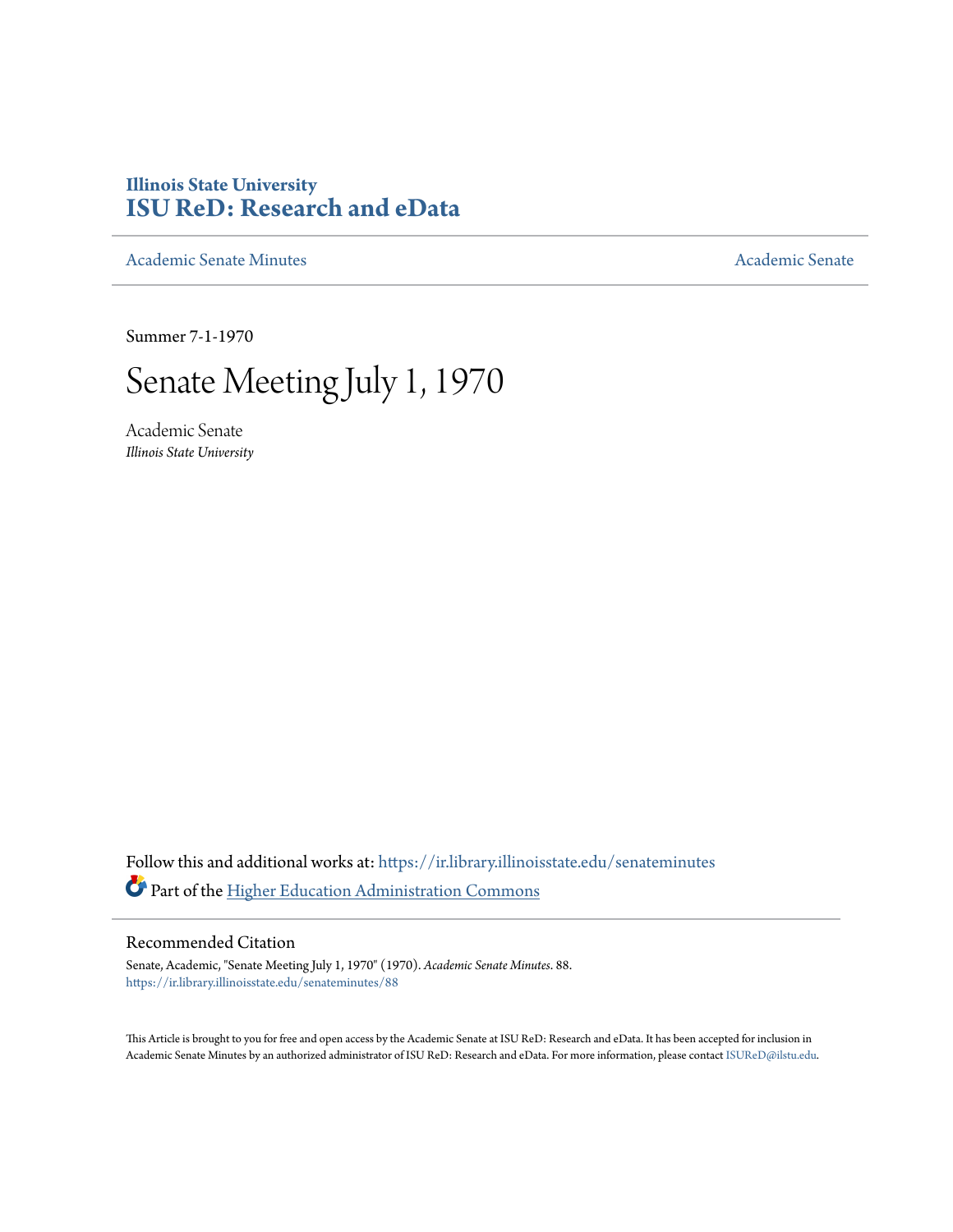#### ACADEMIC SENATE MINUTES

July 1, 1970

Vol. I, No. 12

#### Contents

Presidential Search Committee

Calendar for 1971- 72

Executi ve Committee Report

Senate Committee Reports

Salary Adjustment

New Program: Agriculture

Academic Senate Election Results

Appendix: Proposed Amendments to the I. S. U. Constitution

> Academic Senate Election Results

Meetings of the Academic Senate are open to members of the University community. Persons attending the meetings may participate in discussions with the consent of the Senate.

Persons desiring to bring items to the attention of the Senate may do so by contacting any member of the Senate.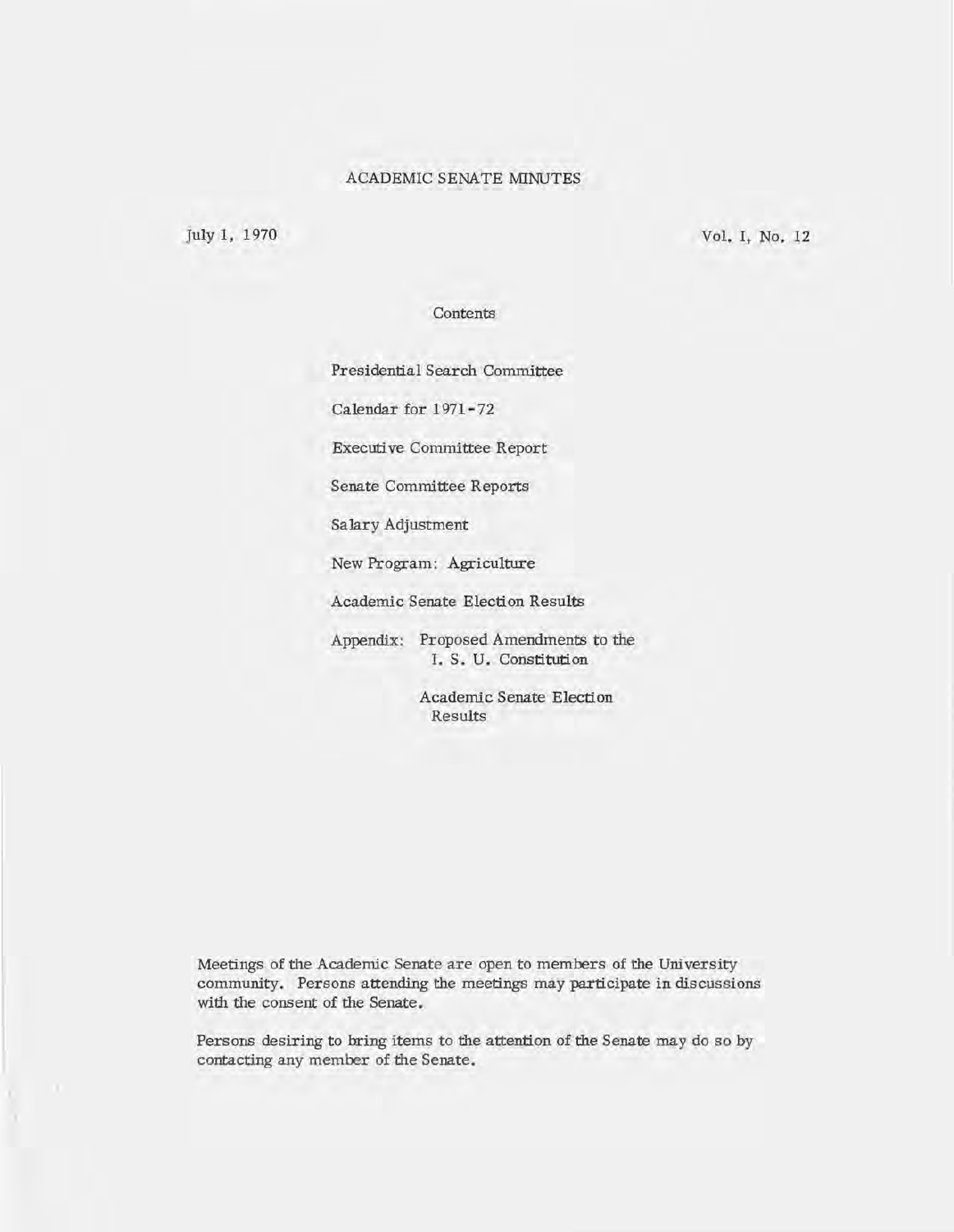#### ACADEMIC SENATE MINUTES

#### CALL TO ORDER

Chairman Morris convened the Academic Senate at 7:10 p. m. in 401 Stevenson Hall. Dr. Francis R. Geigle, who will be the Acting President, was introduced.

#### APPROVAL OF MINUTES

A motion (Mr. Zeidenstein, Mr. Finley) was passed to approve the Minutes of the (I -70) special meeting of June 12, 1970.

A motion (Mr. Hicklin, Mr. Cohen) was passed to approve the Minutes of the meeting of (I-71) June 17, 1970, as corrected. The attendance sheet should have shown that Mr. Unman was absent and Mr. Legge was present.

#### PRESIDENTIAL SEARCH COMMITTEE

Mr. Morris reported that the Board wanted the Senate to be involved in determining procedures to select the new President and that the Board considered four groups that should definitely be involved: the faculty, the students, the administrative and civil service personnel, and the Board itself.

(I-72) A motion (Mr. Ferrell, Mr. Witte) was passed to suspend the rules. Mr. James R. Johnson addressed the Senate about the role of the civil service staff in the selection of the new President; he maintained that the committee form as proposed by the Executive Committee excluded representation for 1,200 civil service personnel.

Further discussion by Senators produced such points as: a large committee can screen persons better than can a small one, who will rank the candidates, what is the role of the Board members on the committee, is the Executive Committee proposal designed for political purposes, and should the Search Committee report to the Senate.

(1-73) After a motion (Mr. Drew, Mr. Retzer) was passed to suspend the rules, Mr. Frederick Fuess spoke to the group and pointed out that the Academic Senate represents only the academic part of the University and not the entire University community. He urged that\_all parts of the University community be represented on the Search Committee.

Mr. Morris called for a straw-vote on the issue of the size of the Committee. A majority favored a Committee of more than five members. Mr. Morris appointed a committee of Mr. Hubbard, Mr. McCarney, Mr. Hicklin, Mr. Comfort, Mr. Witte, and Mr. Ferrell to draw up a proposal for a committee.

After a short recess, the committee reported to the Senate. It was made clear that the Search Committee is a Board committee, not an Academic Senate committee, and that the Senate will elect people to work on the Board's committee; the Board already has appointed three Board members to work with that committee.

July 1, 1970 Vol. I, No. 12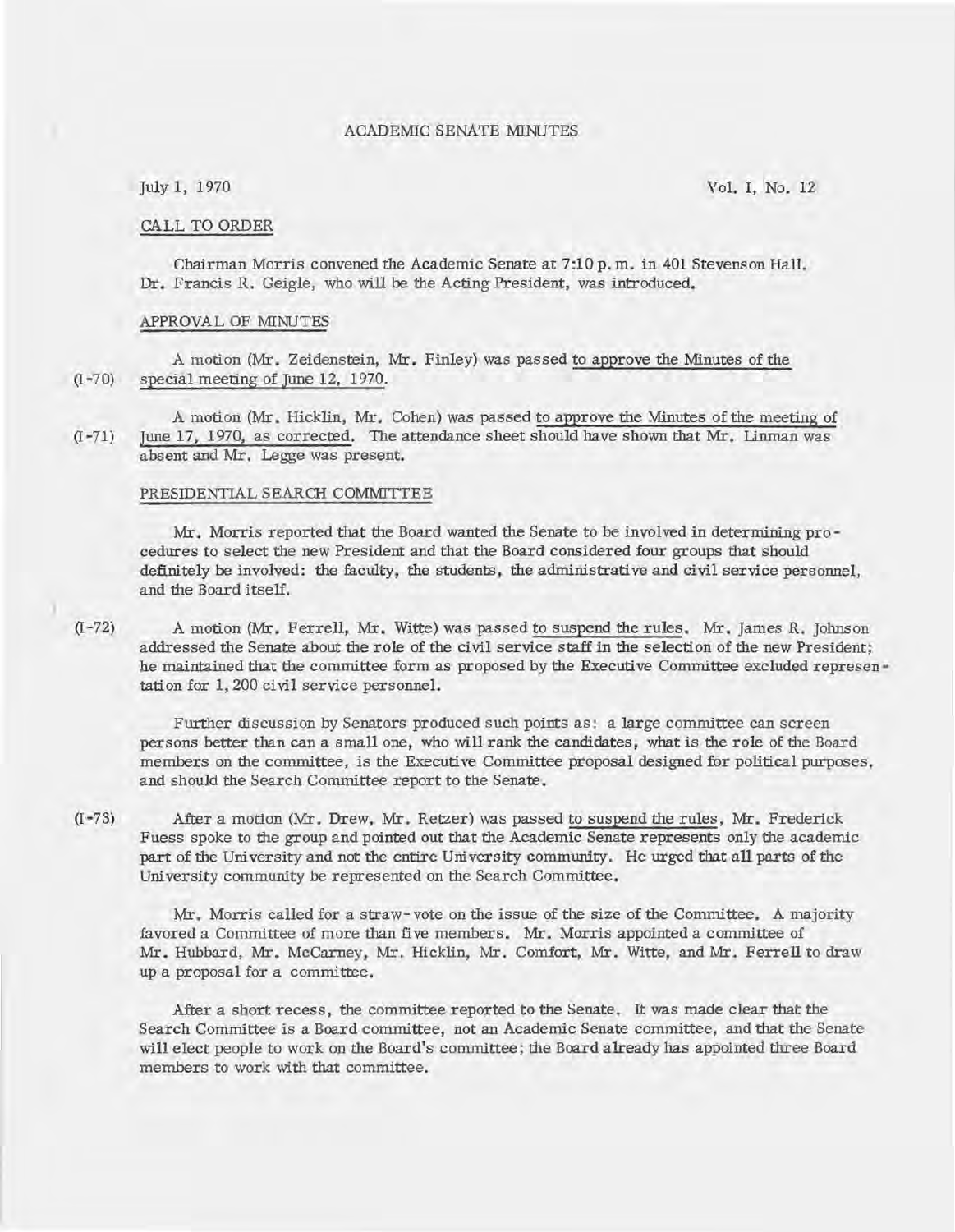- (I -74) A motion (Mr. McCarney, Mr. Hubbard) was passed by unanimous voice vote that the Presidential Search Committee shall propose and follow criteria which have been approved by the Academic Senate and the Board of Regents and will report its progress regularly to the Senate and the Board. The Committee will receive comments from all interested parties of the University community in its evaluation and ranking of candidates, to be recommended to the Board by the Search Committee.
- (1-75) A motion (Mr. McCarney, Mr. Hicklin) was passed by unanimous voice vote that a Presidential Search Committee, to join the Board members, shall be formed as follows:

1 civil service person chosen by the Civil Service Council; 3 students chosen by the Academic Senate; 5 faculty members chosen by the Academic Senate.

#### The total membership will be 12, including the 3 Board representatives.

The Senate felt that the faculty and student body should be involved in the nomination of candidates for election to the Search Committee. As for election procedures, suggestions were made that either a committee be appointed to submit procedures at a special meeting on July 8 or that the Executive Committee draw up procedures and submit them on July 15. A motion (1-76) (Mr. Hicklin, Mr. Zeidenstein) was approved by unanimous voice vote that the Senate recommend and empower the Executive Committee to immediately publicize the coming election of the Selection Committee on July 15, and that they publicize their willingness to receive nominations, and that they further come back to the Senate with a set of recommended procedures for adoption first on the agenda of July 15.

The Secretary was instructed to notify the faculty that they could submit names of nominees to him and that he would compile a master list for the meeting of July 15, at which time members of the Search Committee would be elected.

#### CALENDAR FOR 1971-72

The proposed calendar for 1971-72 was distributed to the Senate. After a discussion of the (I -77) term "final examinations," a motion (Mr. Hicklin, Mr. Hage) was made to change the phrase "final examinations" to "evaluation and review." The motion passed by a show of hands: 18 yes, 13 no, 4 abstentions.

The calendar had a cover sheet listing three notes. A motion (Mr. Kohn, Mr. Hansen) was (I -78) passed to alter the final sentence of note number three as follows:

> At the time final examinations are scheduled, faculty members not gi ving final examinations would be expected to meet their classes for other instructional purposes.

> > **--** change to

At the time final examinations are scheduled, faculty members not gi ving final examinations would be expected to be involved in other instructional purposes, in residence.

The phrase "final examinations" was left in the note; it was changed only on the calendar proper.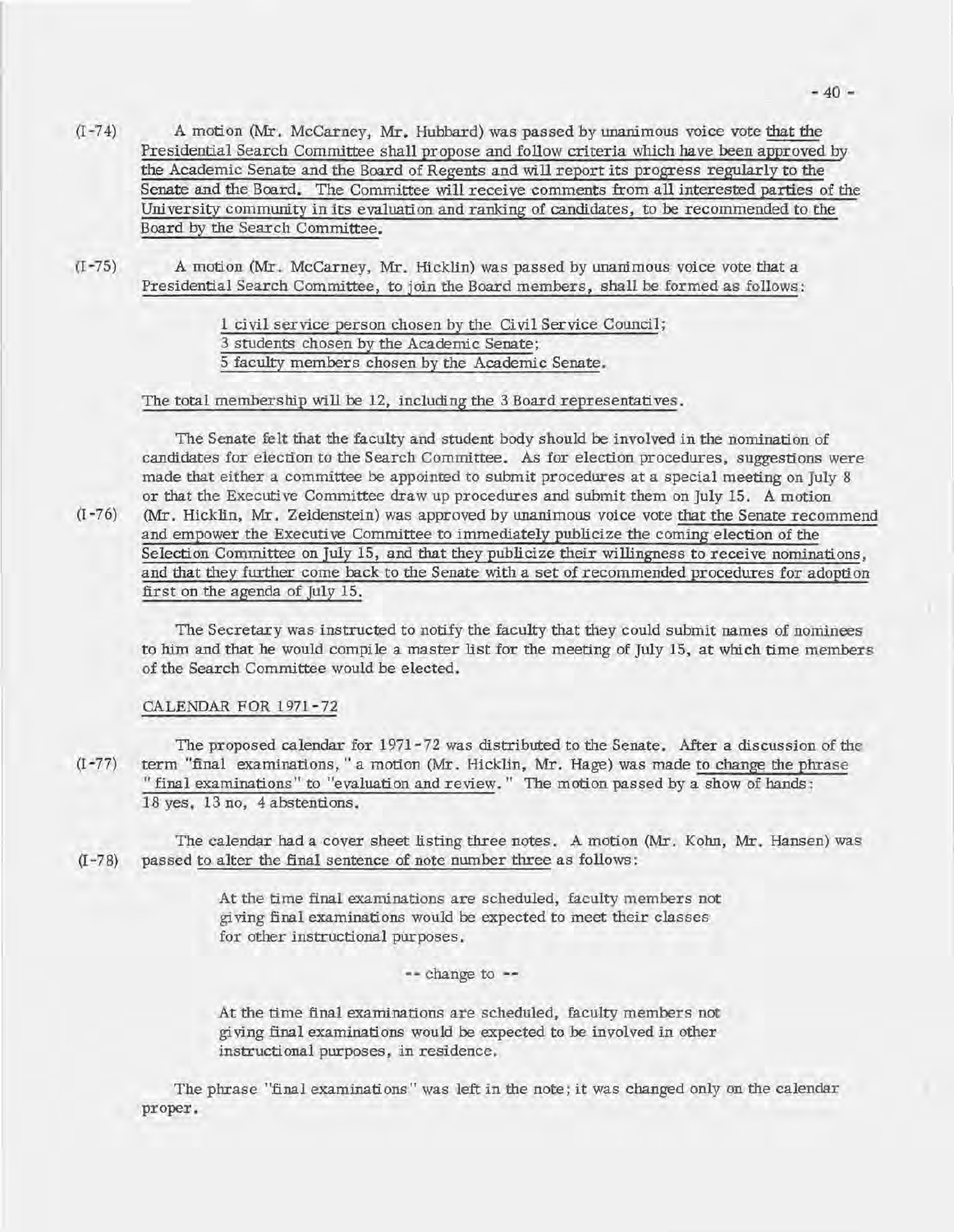#### $(I - 79)$ A motion (Mr. Hubbard, Mr. Hakala) was passed to approve the calendar as amended.

#### EXECUTIVE COMMITTEE REPORT

Miss Barz reported that four communications had been received by the Executive Committee:

a report from Dean Bond concerning standards for faculty members, dated June 18, was referred to the Faculty Affairs Committee;

a letter from Robert Young, chairman of the University Curriculum Committee, dated June 19, was sent to the Rules Committee;

a letter from Joe Kraus, dated June 19, in response to an earlier letter from Charles McBriarty, was referred to the Student Affairs Committee;

a letter from Walter Friedhoff, dated June 19, about the calendar, was sent to the Academic Affairs Committee.

#### SENATE COMMITTEE REPORTS

#### Student Affairs Committee

The committee will meet with the recreation planning group to discuss shortcomings in the University Union-Auditorium complex and will report to the Senate on July 15.

#### Faculty Affairs Committee

Mr. McCarney asked that comments be sent to him by July 10 regarding the proposed sabbatical lea ve policy and the proposal for academic rank for administrative personnel.

Mr. Kagy distributed copies of proposed amendments to the Constitution and the University attorney's advice on same. (In accordance with the Constitution, a copy of each proposed amendment is attached to the Minutes; each proposal was signed by five members of the Senate, as called for in the Constitution.)

#### Academic Affairs Committee

A sub-committee will meet soon with a sub-committee of the Student Affairs Committee to discuss advising.

#### Administrati ve Affairs Committee

The Parking and Traffic proposals for 1970-71 will not be implemented in fuli. Some changes will be made in the present policy. Mr. Ichniowski said he would move to table the item when it appears on the agenda for July 15 as scheduled.

The Senate instructed the Secretary to emphasize that PROPOSED INCREASES IN PARKING FEES HAVE BEEN WITHDRAWN!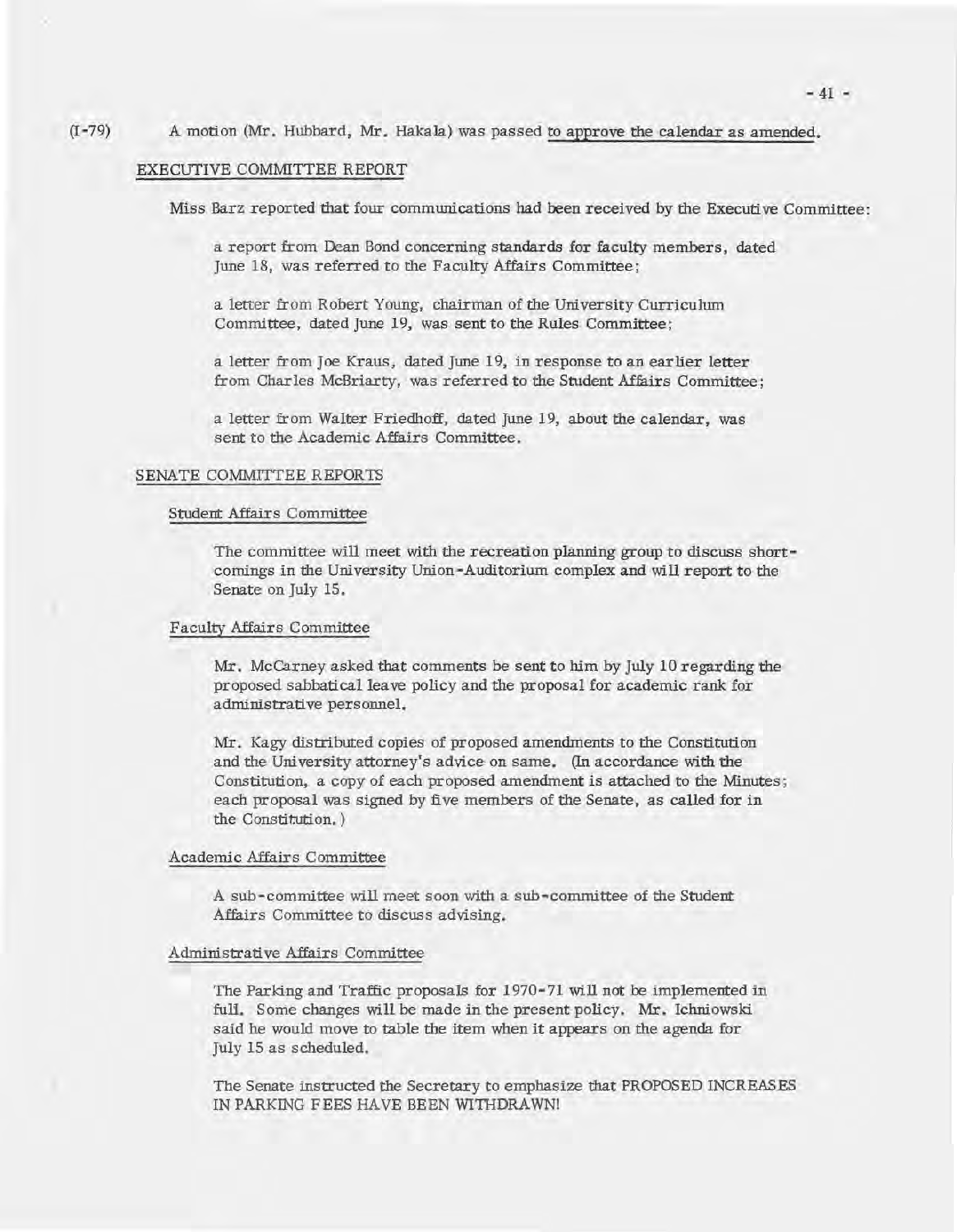$(I - 80)$  $(I - 81)$ A motion (Mr. Iclmiowski, Mr. Retzer) was passed to suspend the rules to consider an item not on the agenda. The Senate considered a proposed budget for the Academic Senate for 1970-71. Items are: commodities, \$300; printing, \$3,000; contractual services, \$2,000; equipment, \$2,100; total: \$7,400. Mr. Iclmiowski pointed out that the budget does not provide any money for Search Committee expenses. A motion (Mr. Ichniowski, Mr. Bond) was passed to adopt the budget and to submit it to the Presidency.

#### SALARY ADJUSTMENT

Mr. Bond reported that, with some exceptions, such as people who received no raise, the salary adjustment will be figured at a rate of decrease of 1.15 percent of one's projected monthly salary for 1970-71.

#### NEW PROGRAM: AGRICULTURE

Copies of the proposed program for a Master's degree in Agriculture were distributed.

#### ACADEMIC SENATE ELECTION RESULTS

The Secretary distributed copies of the results of the election of Senators. Some Colleges did not report vote totals; some Colleges permitted departments to select their own election methods. (A copy of the results is appended to the Minutes.)

The Senate adjourned at 10:30 p. m.

#### EXECUTIVE SESSION

'The Senate met in executive session from 10:30 to 10:40 p. m.

For the Academic Senate,

John S. Hill, Secretary

JSH:st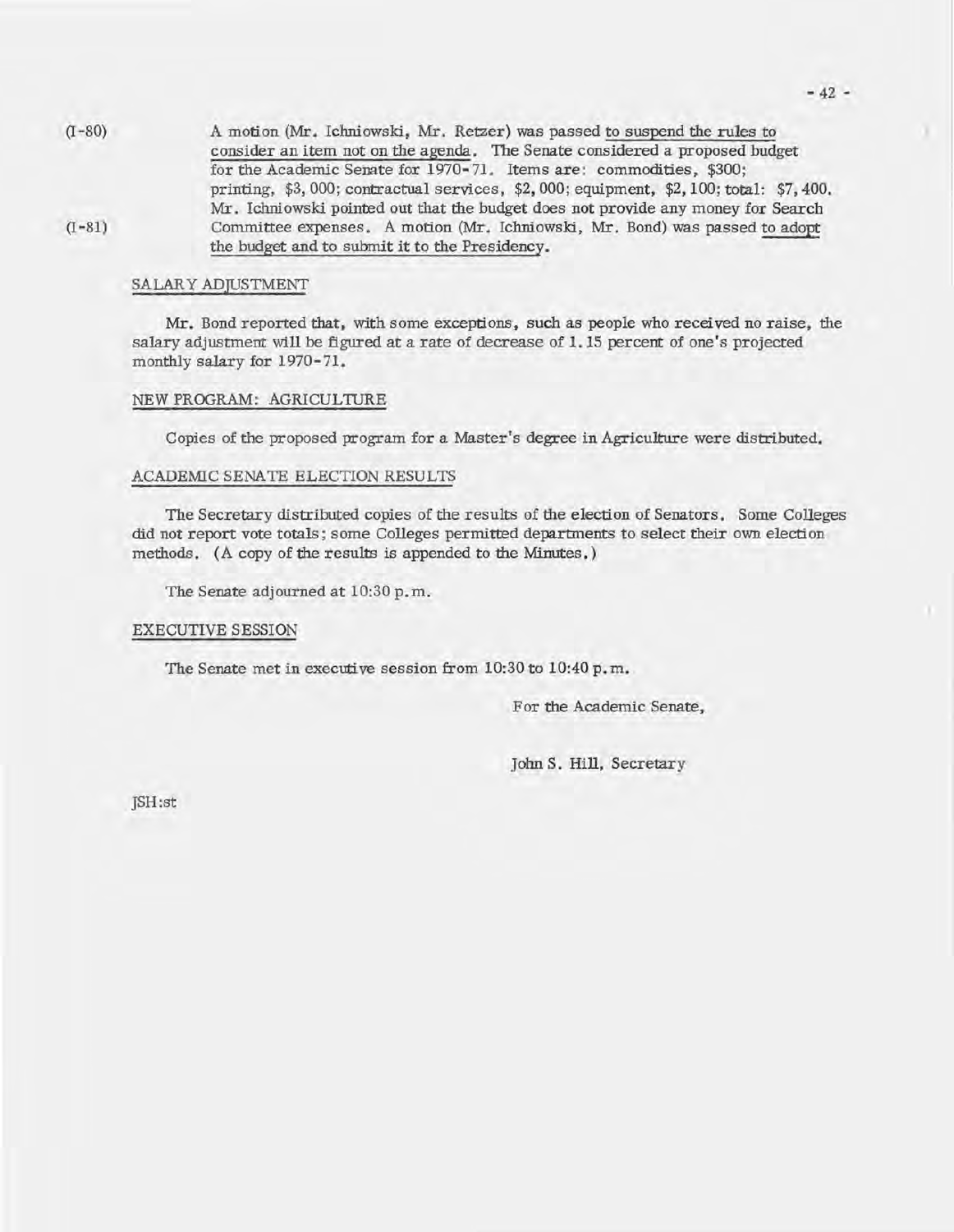|             |                         |                | ROLL-CALL VOTE |                |                | VOICE VOTE     |                |                |  |               |                         |             |
|-------------|-------------------------|----------------|----------------|----------------|----------------|----------------|----------------|----------------|--|---------------|-------------------------|-------------|
| <b>NAME</b> | ATTEN-<br><b>DANCE</b>  | Motion<br>$\#$ | Motion<br>$\#$ | Motion<br>$\#$ | Motion<br>$\#$ | Motion<br>$\#$ | Motion<br>$\#$ | Motion<br>$\#$ |  | Motion<br>No. | Y                       | $\mathbf N$ |
| Adams       |                         |                |                |                |                |                |                |                |  | $I - 70$      | $\mathbf X$             |             |
| Barz        | ${\bf P}$               |                |                |                |                |                |                |                |  | $I - 71$      | $\mathbf X$             |             |
| Brockman    | $\overline{P}$          |                |                |                |                |                |                |                |  | $I - 72$      | $\overline{\mathbf{X}}$ |             |
| Cohen       | $\overline{P}$          |                |                |                |                |                |                |                |  | $I - 73$      | $\overline{\mathbf{X}}$ |             |
| Comfort     | $\, {\bf p}$            |                |                |                |                |                |                |                |  | $I - 74$      | $\mathbf X$             |             |
| Drew        | $\overline{P}$          |                |                |                |                |                |                |                |  | $I - 75$      | $\bar{X}$               |             |
| Egelston    | $\overline{P}$          |                |                |                |                |                |                |                |  | $I - 76$      | $\rm X$                 |             |
| Ferrell     | $\rm P$                 |                |                |                |                |                |                |                |  | $I - 77$      | $\mathbf X$             |             |
| Finley      | $\, {\bf p}$            |                |                |                |                |                |                |                |  | $I - 78$      | $\overline{\textbf{X}}$ |             |
| Flaherty    |                         |                |                |                |                |                |                |                |  | $I - 79$      | $\rm X$                 |             |
| Flashaar    |                         |                |                |                |                |                |                |                |  | $I - 80$      | $\overline{X}$          |             |
| Gillett     |                         |                |                |                |                |                |                |                |  | $I - 81$      | $\mathbf{X}$            |             |
| Gooda11     | P                       |                |                |                |                |                |                |                |  |               |                         |             |
| Grace       | $\, {\bf P}$            |                |                |                |                |                |                |                |  |               |                         |             |
| Gray        | $\overline{P}$          |                |                |                |                |                |                |                |  |               |                         |             |
| Hage        | $\overline{P}$          |                |                |                |                |                |                |                |  |               |                         |             |
| Hakala      | $\overline{P}$          |                |                |                |                |                |                |                |  |               |                         |             |
| Hansen      | $\, {\bf p}$            |                |                |                |                |                |                |                |  |               |                         |             |
| Hicklin     | $\overline{P}$          |                |                |                |                |                |                |                |  |               |                         |             |
| Hill        | $\overline{P}$          |                |                |                |                |                |                |                |  |               |                         |             |
| Hubbard     | $\, {\bf p}$            |                |                |                |                |                |                |                |  |               |                         |             |
| Hufford     | $\rm P$                 |                |                |                |                |                |                |                |  |               |                         |             |
| Ichniowski  | $\rm P$                 |                |                |                |                |                |                |                |  |               |                         |             |
| Kagy        | $\bar{P}$               |                |                |                |                |                |                |                |  |               |                         |             |
| Kelly       | $\, {\bf p}$            |                |                |                |                |                |                |                |  |               |                         |             |
| Kohn        | $\, {\bf p}$            |                |                |                |                |                |                |                |  |               |                         |             |
| Legge       | $\overline{P}$          |                |                |                |                |                |                |                |  |               |                         |             |
| Linman      | $\overline{\mathrm{P}}$ |                |                |                |                |                |                |                |  |               |                         |             |
| McCarney    | $\rm P$                 |                |                |                |                |                |                |                |  |               |                         |             |
| Morris      | $\overline{\mathrm{P}}$ |                |                |                |                |                |                |                |  |               |                         |             |
| Murdock     | $\rm P$                 |                |                |                |                |                |                |                |  |               |                         |             |
| Perry       | $\rm P$                 |                |                |                |                |                |                |                |  |               |                         |             |
| Peterson    | $\overline{P}$          |                |                |                |                |                |                |                |  |               |                         |             |
| Pritner     |                         |                |                |                |                |                |                |                |  |               |                         |             |
| Berndt      |                         |                |                |                |                |                |                |                |  |               |                         |             |
| Retzer      | ${\bf P}$               |                |                |                |                |                |                |                |  |               |                         |             |
| Ronan       |                         |                |                |                |                |                |                |                |  |               |                         |             |
| Sarlo       |                         |                |                |                |                |                |                |                |  |               |                         |             |
| Smith       |                         |                |                |                |                |                |                |                |  |               |                         |             |
| Truex       | $\, {\bf p}$            |                |                |                |                |                |                |                |  |               |                         |             |
| Turner      | $\, {\bf p}$            |                |                |                |                |                |                |                |  |               |                         |             |
| Walther     |                         |                |                |                |                |                |                |                |  |               |                         |             |
| Wedemeyer   |                         |                |                |                |                |                |                |                |  |               |                         |             |
| Whitlow     | $\overline{\text{P}}$   |                |                |                |                |                |                |                |  |               |                         |             |
| Zeidenstein | ${\bf P}$               |                |                |                |                |                |                |                |  |               |                         |             |
| Witte       | $\overline{P}$          |                |                |                |                |                |                |                |  |               |                         |             |
| Johnson     | $\overline{\mathbf{P}}$ |                |                |                |                |                |                |                |  |               |                         |             |
| Hulet       | $\overline{\text{P}}$   |                |                |                |                |                |                |                |  |               |                         |             |
| Bond        | ${\bf P}$               |                |                |                |                |                |                |                |  |               |                         |             |
| Braden      | $\overline{P}$          |                |                |                |                |                |                |                |  |               |                         |             |
|             |                         |                |                |                |                |                |                |                |  |               |                         |             |

Date: 7/1/70 Volume No: I Page: 43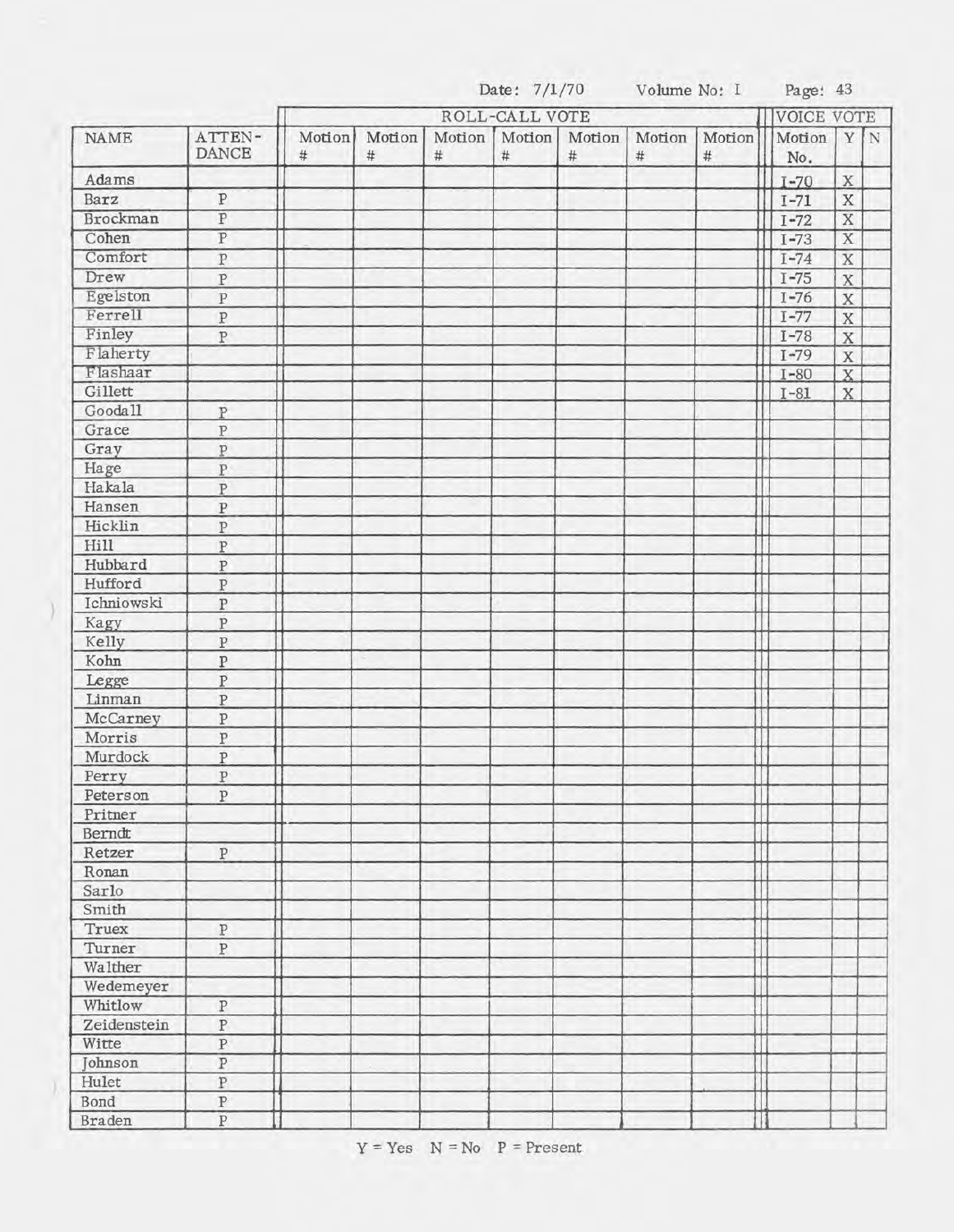#### Proposed Amendments to the I. S. U. Constitution

(The following proposed amendments are distributed in the Senate Minutes as specified by Section 2, Article VI, of the Constitution. )

1. Replace Section 3A of Article III with this text:

Article III

Section 3. Academic Freedom and Tenure

#### A. Academic Freedom

All members of the faculty have academic freedom in conformance with nationally recognized standards. Dismissal of a faculty member with tenure at any time and of a faculty member on probationary or temporary appointment before the end of the specified term of appointment shall be in substantial conformity with the procedure for handling faculty academic freedom and tenure cases in the By-Laws of the Academic Senate as provided for in Section 5 hereof. If a faculty member on probationary or temporary appointment alleges that considerations violative of academic freedom Significantly contributed to a decision not to reappoint him, the case shall be considered in accordance with the procedure for handling faculty academic freedom and tenure cases in the By- Laws of the Academic Senate as provided for in Section 5 hereof.

> (signed) Bernard J. McCarney Ellen Kelly Frederick D. Kagy Thomas E. Comfort Walter S. G. Kohn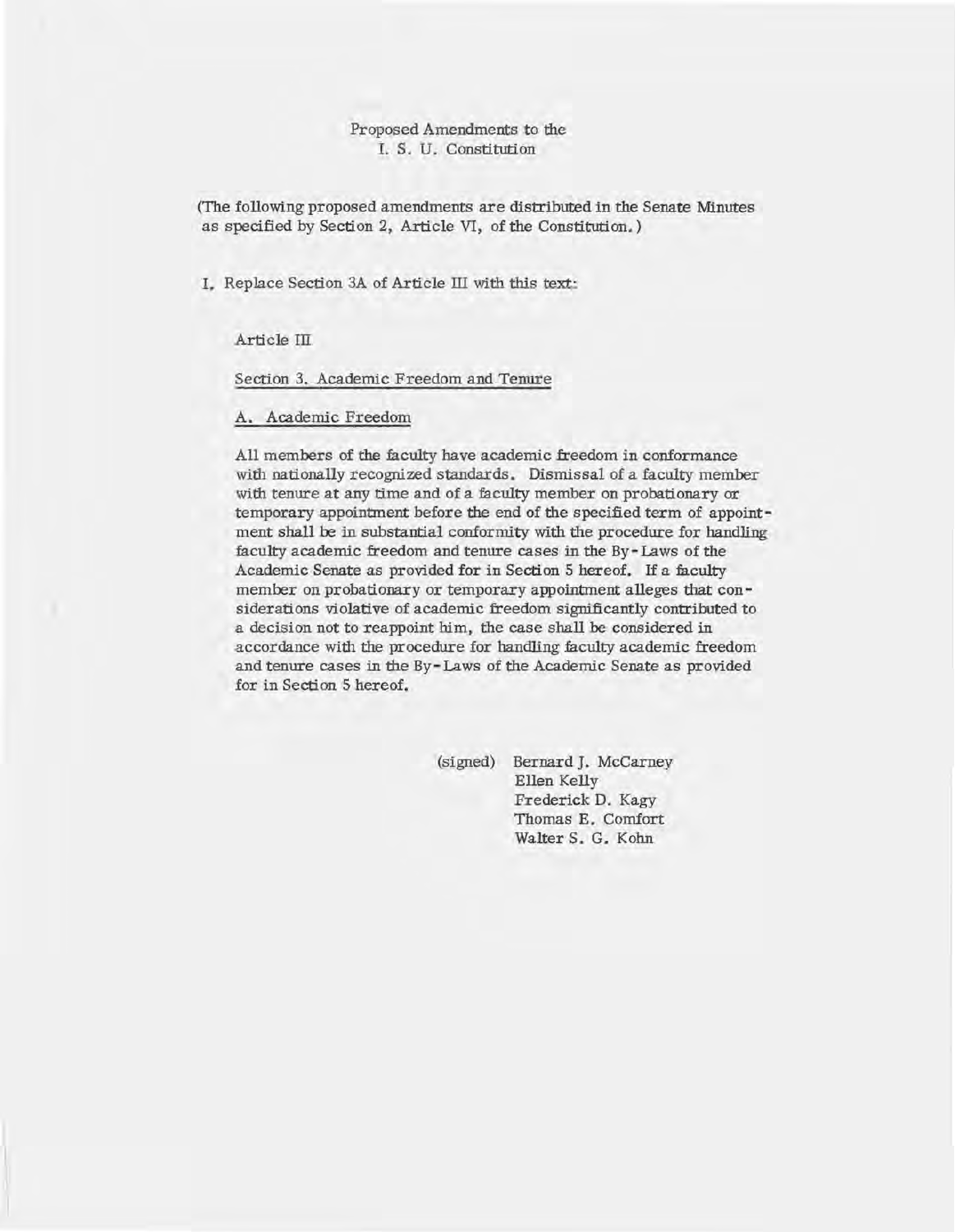II. Replace Section 5 of Article III with this text:

Section 5. Procedural Standards in Faculty Grievance and Academic Freedom and Tenure Proceedings

#### A. Faculty Grievance Procedures

The Academic Senate shall adopt legislation providing detailed implementation for a faculty grievance procedure conforming to nationally recognized standards, but exclusive of grievances relative to the Faculty Status Committee and the Academic Freedom and Tenure Committee.

#### B. Faculty Academic Freedom and Tenure Procedures

As a part of its By- Laws, the Academic Senate shall adopt a procedure for handling faculty academic freedom and tenure cases, including faculty dismissal cases, which guarantees academic due process and which conforms to nationally recognized standards. To implement this procedure, the By- Laws shall provide for an Academic Freedom and Tenure Committee, constituted of faculty members with tenure and elected by the Academic Senate.

> (signed) Bernard J. McCarney Ellen Kelly Thomas E. Comfort Frederick D. Kagy Walter S. G. Kohn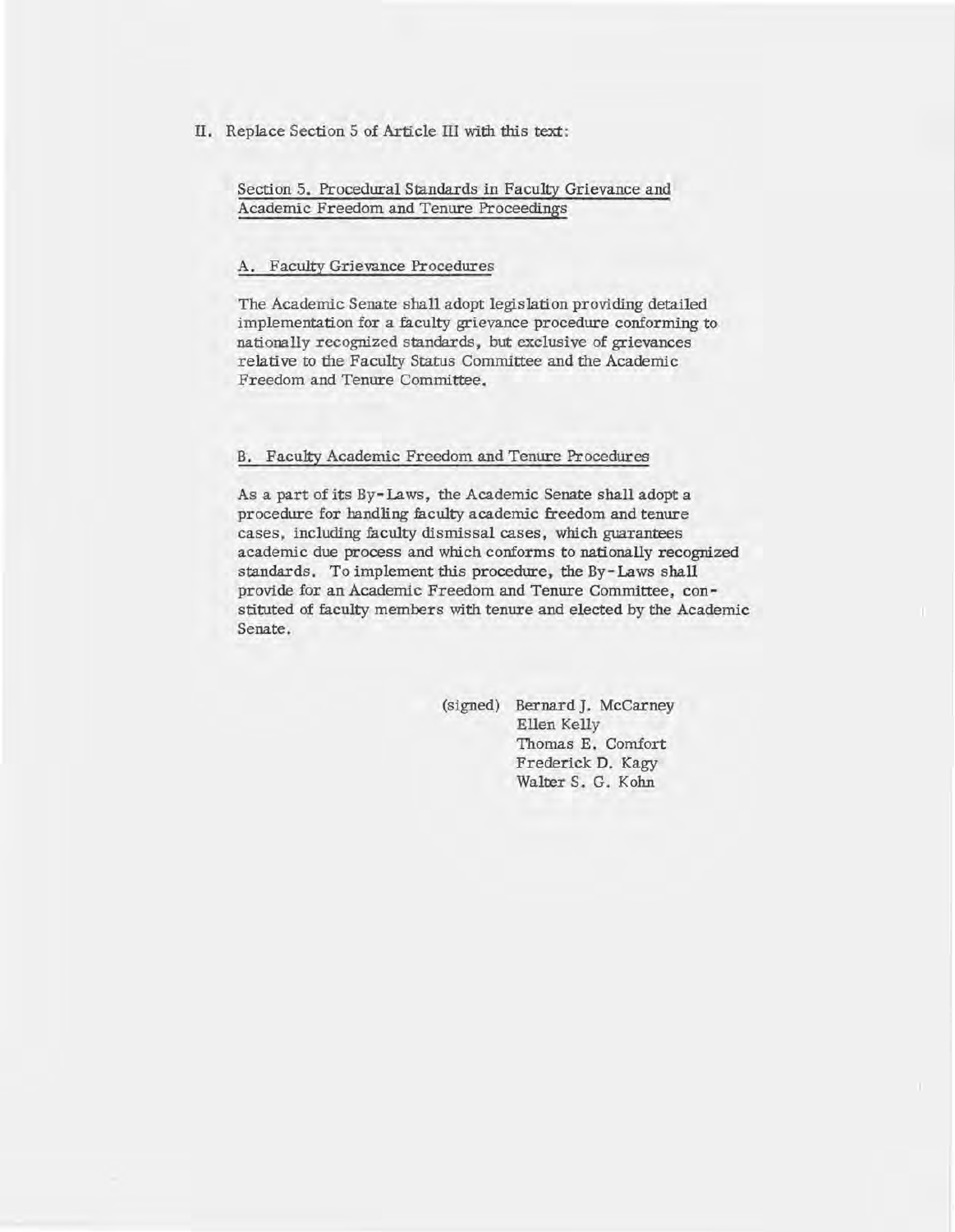# ELECTION RESULTS

1. S. U. Academic Senate

# FACULTY GRIEVANCE COMMITTEE

| Elwood Egelston         | 29 |
|-------------------------|----|
| John Ferrell (chairman) | 32 |
| Charles Gray            | 33 |
| John S. Hill            | 27 |
| T. C. Ichniowski        | 25 |
| Frederick Kagy          | 26 |
| <b>Bernard McCarney</b> | 33 |

# runners -up

x

| 24 |
|----|
| 23 |
| 20 |
| 19 |
|    |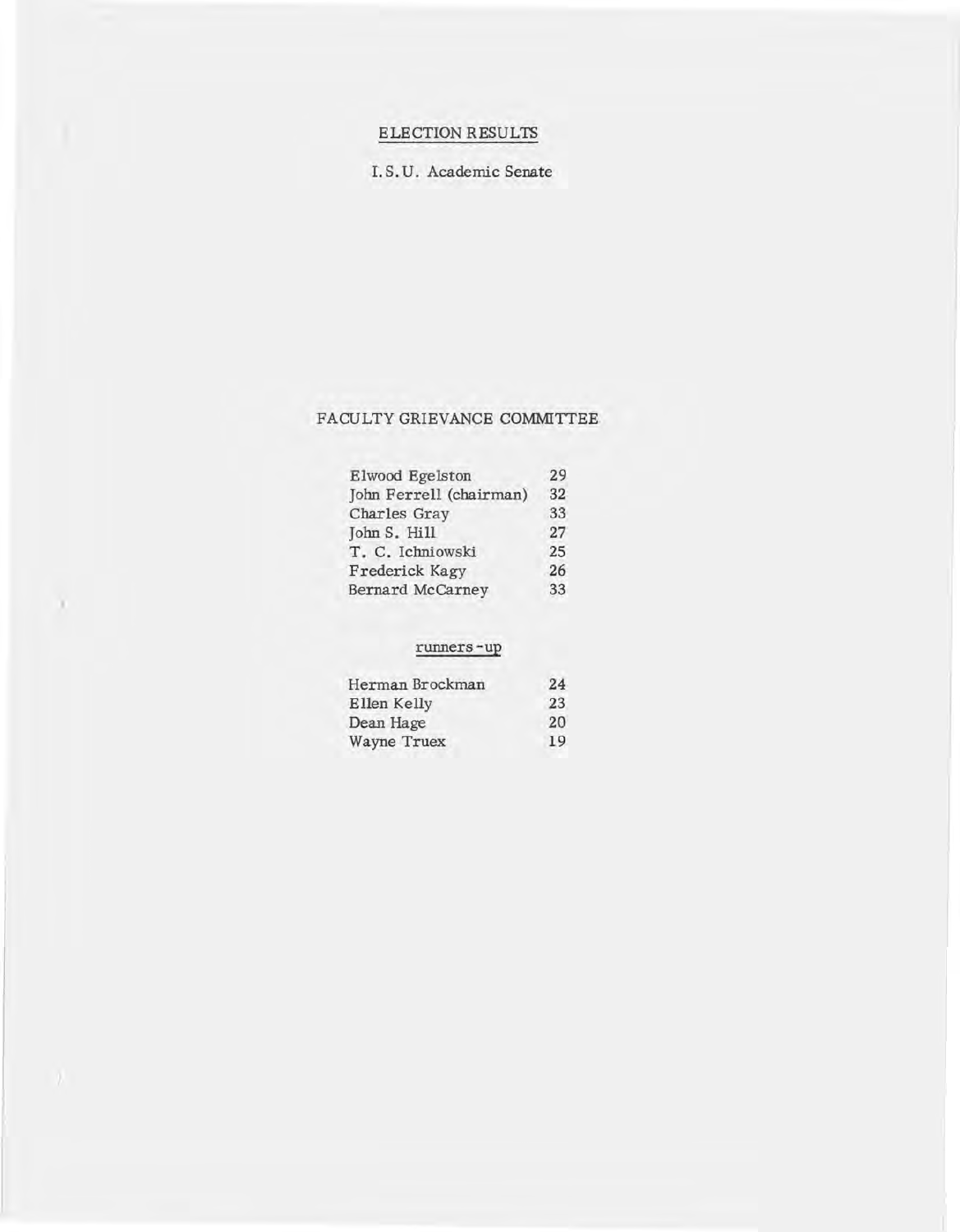### FACULTY ADVISORY AND HEARING PANEL

for term ending May 1973:

Helen Cavanagh Alice Ebel Frederick Fuess Robert Hogan James Patterson James Roderick

for term ending May 1971:

Homer Knight Helen Nance Margaret Parret

runners-up

| John Johnston          |                |
|------------------------|----------------|
| Ollie Pocs             |                |
| <b>Buford Bass</b>     | 4              |
| Allie Ward Billingsley | 2              |
| Norton Crowell         | $\overline{2}$ |
| Edna Engberg           | $\sqrt{2}$     |
| Quinn Hrudka           | $\overline{2}$ |
| Douglas Bey            | э              |
| Kenneth Fitch          |                |
| Glen Greenseth         | 1              |
| Richard Reiter         |                |
| Mary Serra             |                |

m

\* runner -up to Robert Hogan on 2nd ballot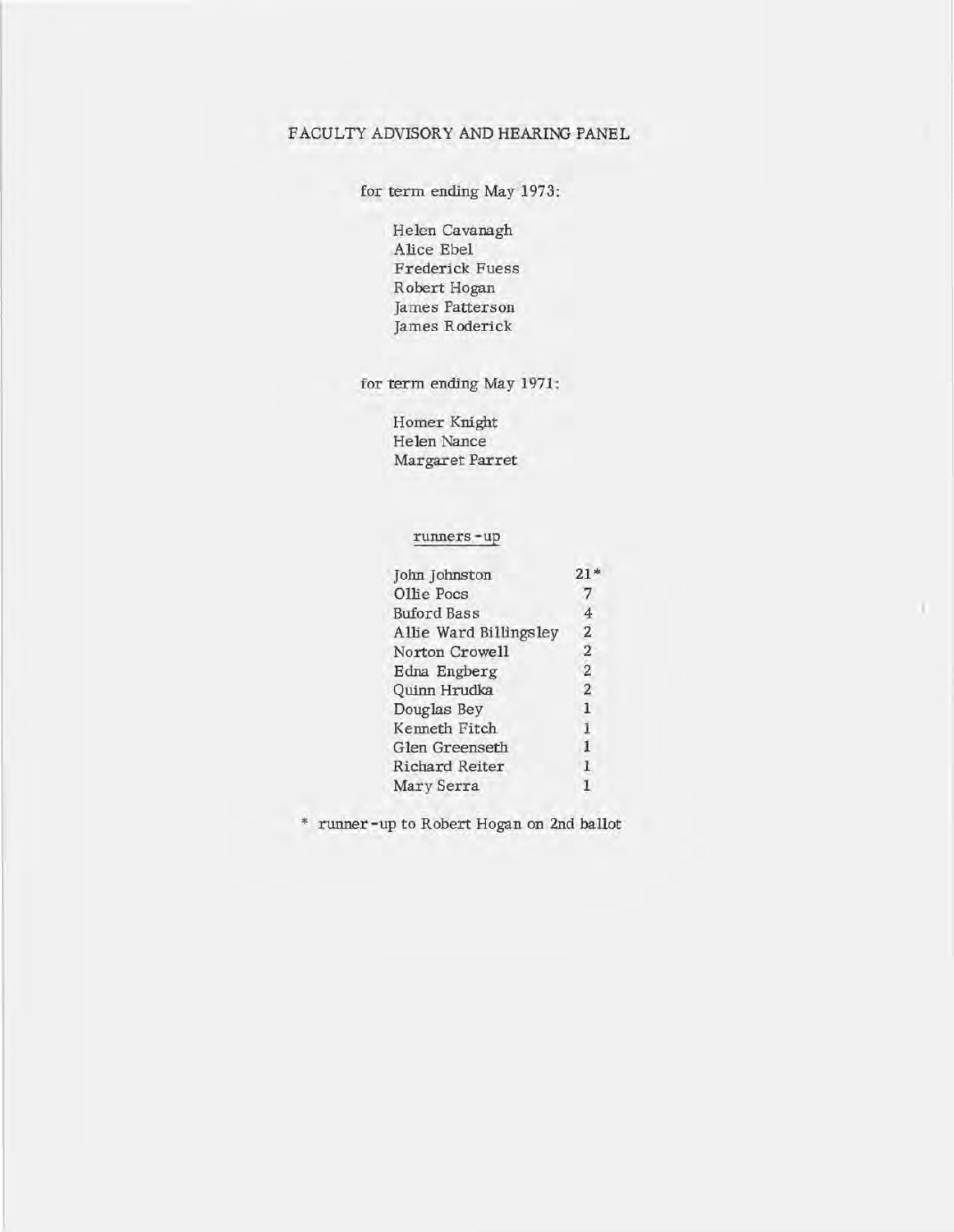# COLLEGE OF APPLIED SCIENCE AND TECHNOLOGY

n

| Frederick Kagy | 51 |
|----------------|----|
| Wayne Truex    | 49 |
| Ellen Kelly    | 44 |

### runners -up

| James Thompson | 42 |
|----------------|----|
| Lois Jett      | 27 |

# COLLEGE OF BUSINESS

| Warren Perry  | 23 |
|---------------|----|
| Donald Hakala | 22 |

#### runners -up

| John Rich     | 21 |
|---------------|----|
| Alan Fletcher | 18 |

#### COLLEGE OF FINE ARTS

Robert Smith John Ferrell

# runners -up

Robert Small Hugh Stumbo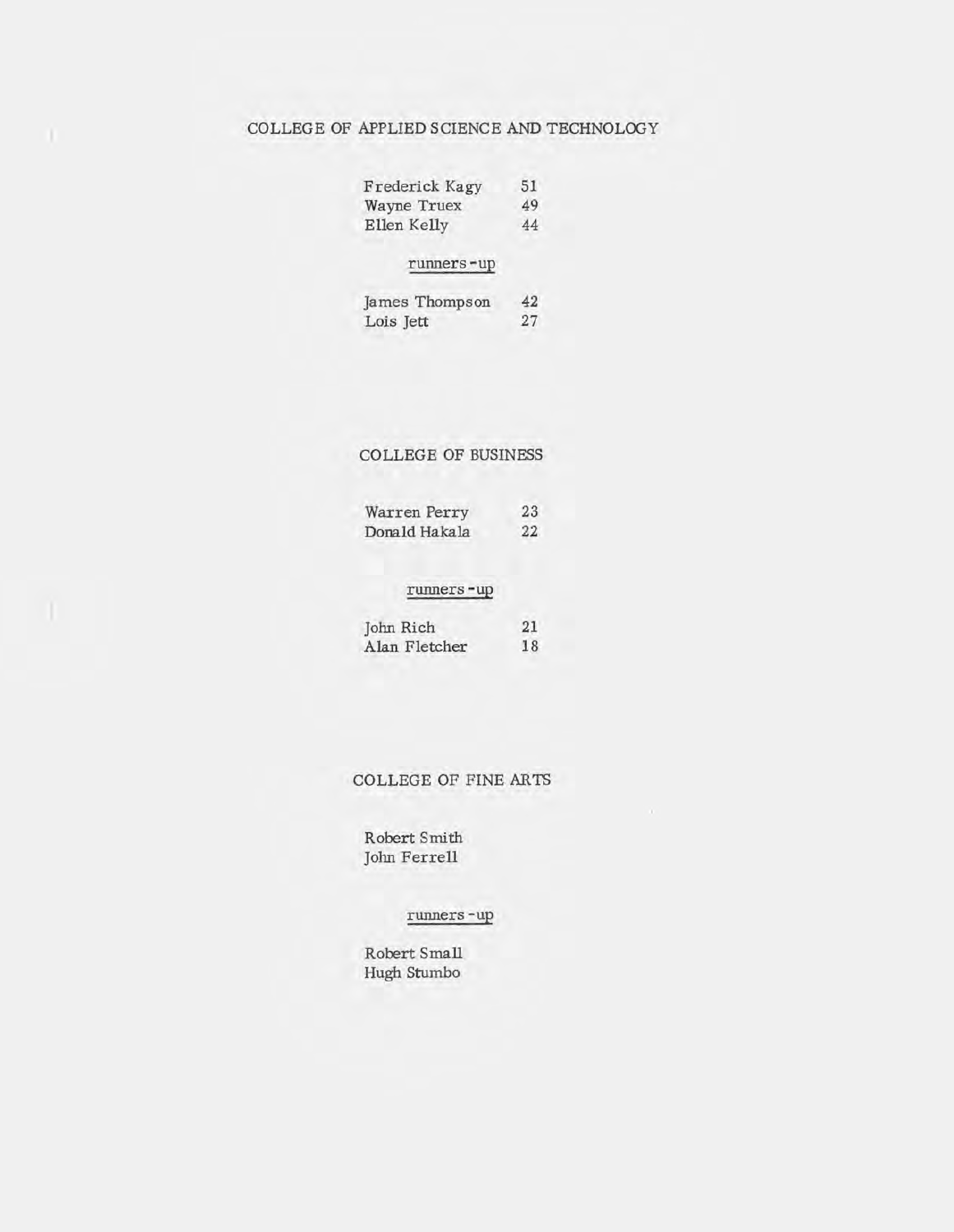### COLLEGE OF ARTS AND SCIENCES

# Group A runners -up

| Charles E. Morris  | 194   | Anthony E. Liberta | 98* |
|--------------------|-------|--------------------|-----|
| Herman E. Brockman | 137   | Richard R. Hart    | 86  |
| T. C. Ichniowski   | 111.  | James E. Patterson | 80  |
| Kenneth A. Retzer  | $98*$ | Bernard J. Ryder   | 68  |
|                    |       | Charles P. Frahm   | 62  |

\* decided by lot

# Group B runners-up

|     |                   | 97                        |
|-----|-------------------|---------------------------|
| 133 | Valjean M. Cashen | 90                        |
| 123 | Glenn Gritzmacher | 83                        |
| 102 | Mildred Pratt     | 77                        |
|     |                   | Roger J. Champagne<br>136 |

| Roger J. Champagne | 97 |
|--------------------|----|
| Valjean M. Cashen  | 90 |
| Glenn Gritzmacher  | 83 |
| Mildred Pratt      | 77 |
| R. Elizabeth Brown | 69 |
| Waldo B. Mead      | 62 |
| Edward B. Jelks    | 52 |

# Group C runners -up

Henry H. Adams

# Thomas E. Comfort 150 Kenneth C. Kennard 124<br>Calvin L. Pritner 136 Scott C. Eatherly 115 Calvin L. Pritner 136<br>
136 John S. Hill 125 John S. Hill 125<br>Henry H. Adams 125

|                  | Genneth C. Kennard | 1. |
|------------------|--------------------|----|
| cott C. Eatherly |                    | 1  |

| Martin Young    | 88 |
|-----------------|----|
| G. Stanley Kane | 53 |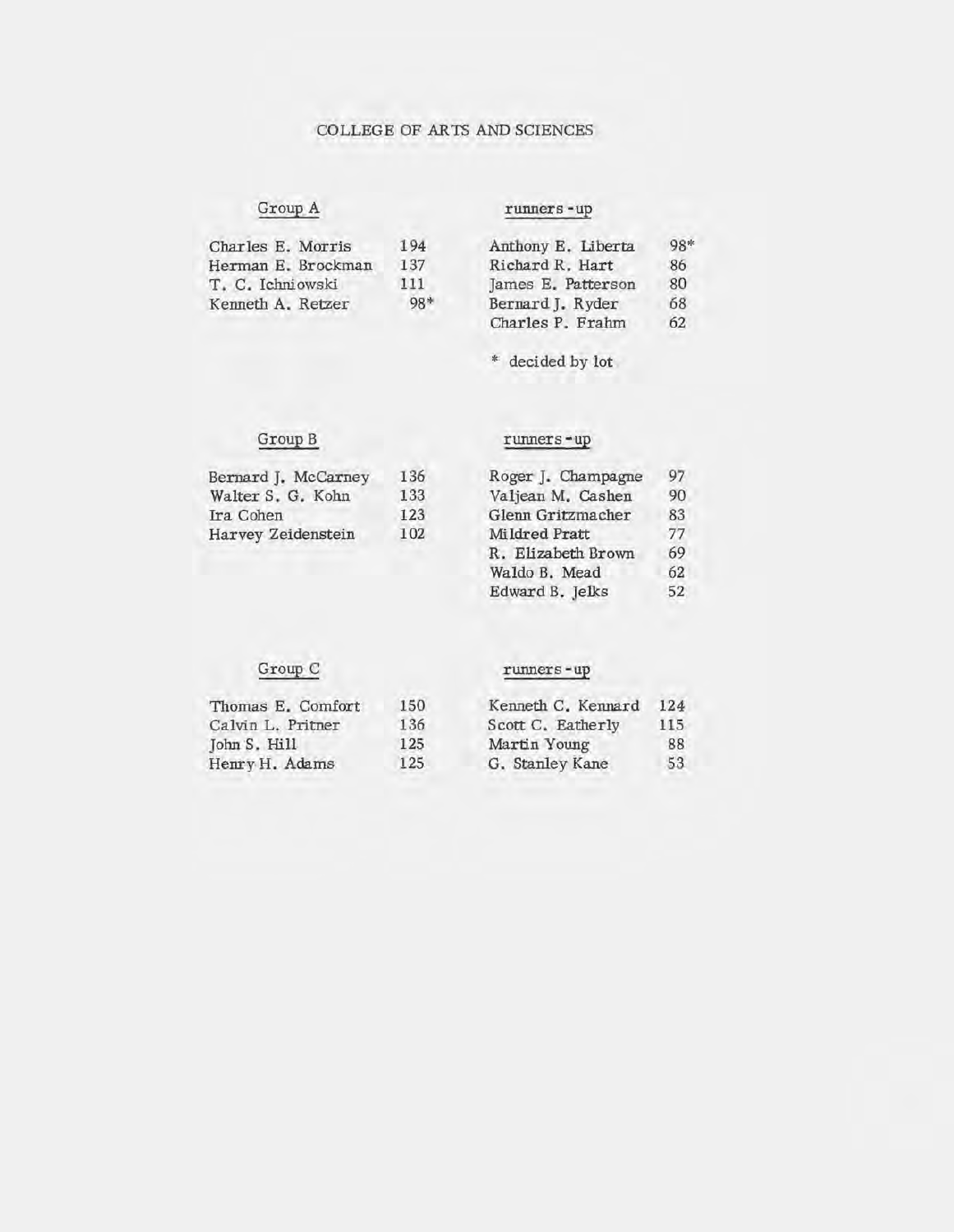# COLLEGE OF EDUCATION

| Department                              | Elected           | Runner-up  |
|-----------------------------------------|-------------------|------------|
| Education                               | C. Hicklin        | C. Bunke   |
| Educational Administration              | E. Egelston       | none       |
| Elementary Education                    | G. Drew           | A. Slan    |
| Professional Laboratory<br>Experiences  | R. Goodall        | M. Huser   |
| Metcalf                                 | W. Legge          | R. Youngs  |
| Special Education                       | D. Hage           | S. Price   |
| University High School                  | C. Gray           | C. Carroll |
| Selected by the Heads of<br>Departments | <b>B.</b> Hubbard | none       |